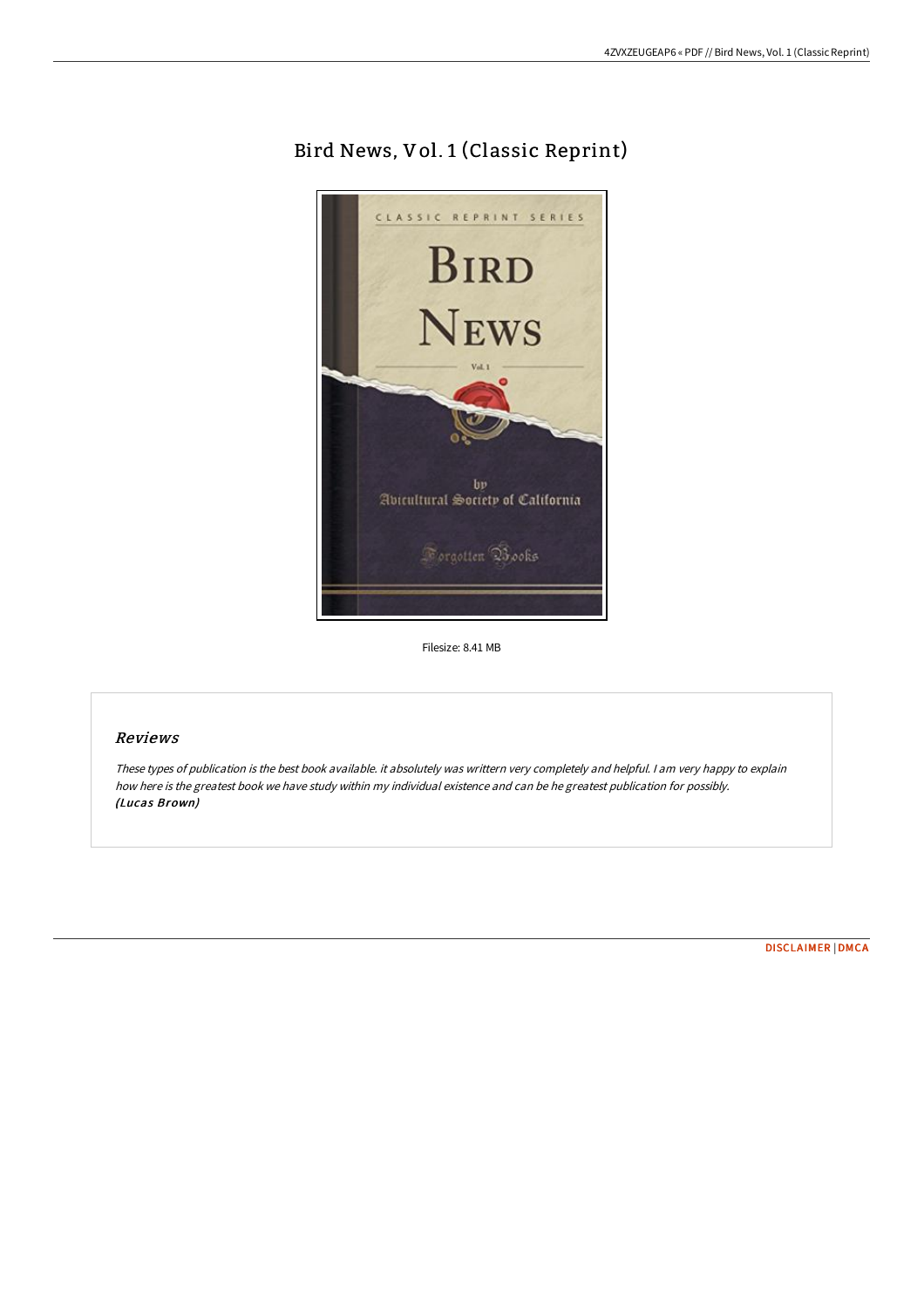## BIRD NEWS, VOL. 1 (CLASSIC REPRINT)



To read Bird News, Vol. 1 (Classic Reprint) PDF, please refer to the web link under and download the file or get access to additional information which might be related to BIRD NEWS, VOL. 1 (CLASSIC REPRINT) book.

Forgotten Books. Paperback. Condition: New. 94 pages. Dimensions: 9.0in. x 6.0in. x 0.2in.Excerpt from Bird News, Vol. 1Be it. what it may - with the fundamental principles already observed; with average care bestowed upon the species of birds congregated and attention given to their habits, food and other demands; almost any structure or any arrangement will have a large measure of success. The site is important; possibly in this climate a north or northwest frontage or frontage and ends would suit most localities. A detached building would have sun allround, and would here need only special protection according to the direction of prevailing winds and rain. It is well to note in passing that birds dislike wind, and should be protected from It. Above all, dont place your seed hoppers or feed boxes in the wind, for it is as risky and unpleasant for a bird to eat its spray-millet or German rape, in a wind current, as it is for some bald headed epicure to eat blue points, or cracked crab at a window ledge or ventilator shaft. The shed or inclosed portion of the aviary wants to be light, roomy, well-ventilated and free from drafts. Material, wood, brick or reinforced concrete. The foundations should be well sunk into the ground and so constructed that rats, mice, or gophers, cannot gain entrance. If elevated above ground the piers, or posts, should be capped with wire netting, or other metallic cowls, which would prevent vermin climbing up the supports. The elevated house has many advantages, which render it a desirable class of structure. The floor should be planed boards, grooved and tongued, or else cement finished, and should always have a slight incline in order to run off water when wasted. The floor independent of its composition should always be...

Read Bird News, Vol. 1 (Classic [Reprint\)](http://albedo.media/bird-news-vol-1-classic-reprint.html) Online  $\blacksquare$ [Download](http://albedo.media/bird-news-vol-1-classic-reprint.html) PDF Bird News, Vol. 1 (Classic Reprint)